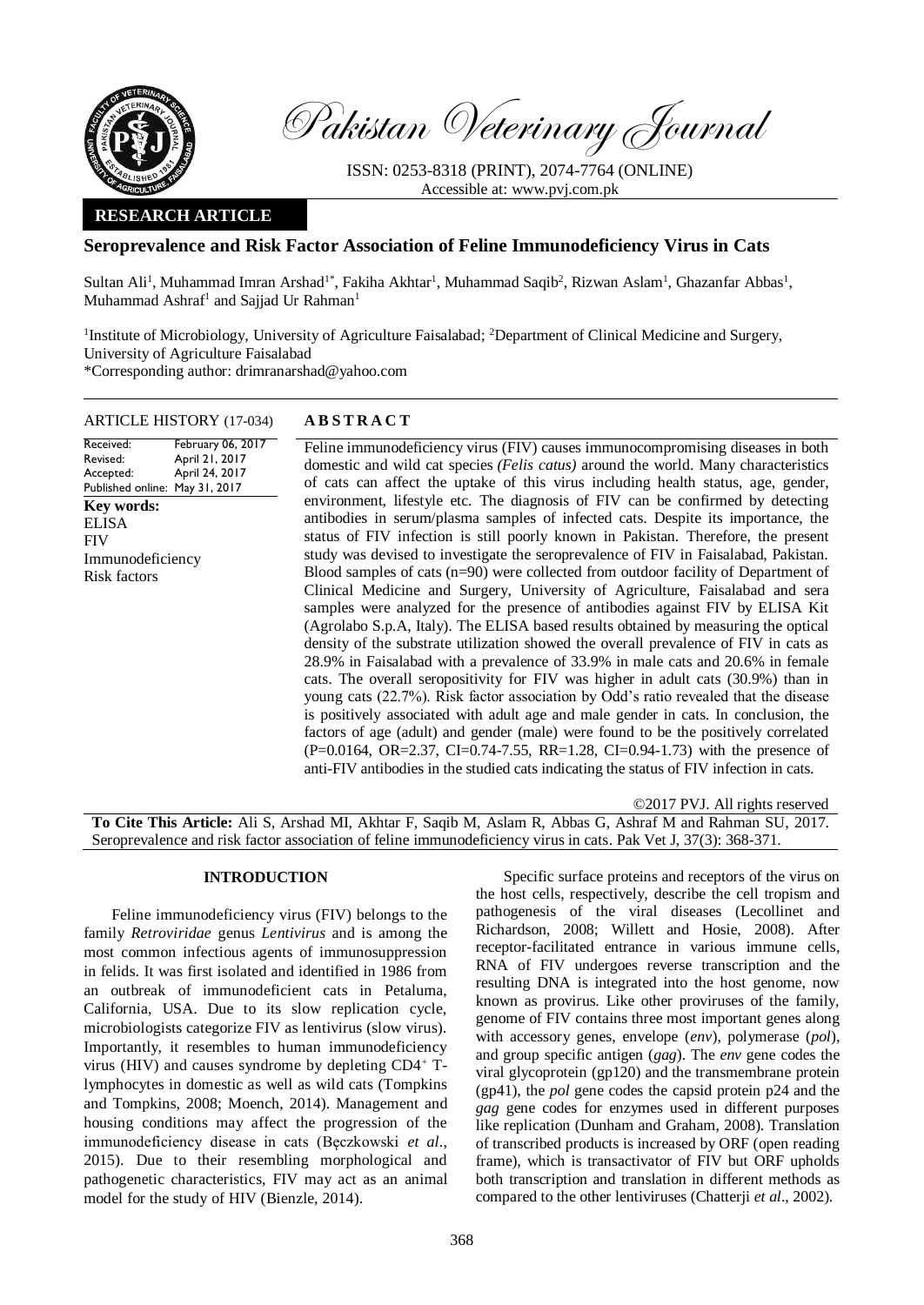## The progression of the disease makes the infected cats vulnerable to different opportunistic infections (Kang *et al*., 2014). The diseases caused by FIV can prevail both in free roaming and domestic feline species. The transmission of FIV is usually associated with bites from infected feline species through saliva. Infected mothers can also transfer virus to young ones by infected milk (Sellon and Hartmann, 2006). A very good agreement of detection of FIV with ELISA and PCR has been reported in a recent study reported by Nichols *et al*. (2017). Retroviral vaccines are being evaluated in different field studies but efficacy of FeLV and FIV vaccine (Fel-O-Vax FIV®) is still under doubtable concerns (Westman *et al*., 2016). Although, there are several studies carried out to investigate the prevalence of FIV in different countries, but a very little is known about the status of FIV prevalence in felids in Pakistan. The present study was designed to investigate seroprevalence of FIV infections in domestic cat population in Faisalabad, Pakistan and to evaluate the possible risk factors associated with this retroviral infection in cats.

#### **MATERIALS AND METHODS**

**Study area:** This study was designed to observe seroprevalence of FIV infection in cats in Faisalabad, Pakistan. The cat population can be distinguished into different groups depending upon their residence *i.e.* freeroaming or stray cats, wild cats, and domestic cats or the cats kept as pets in homes. Most of the cat population in Faisalabad, Pakistan like other major cities comprises of the pet cats and free-roaming or stray cats. The study was conducted in compliance with the Institutional Bioethics Committee (IBC), UAF.

**Sample collection:** Blood samples were collected from domestic cat patients coming to outdoor facility of Department of Clinical Medicine and Surgery, University of Agriculture, Faisalabad. Blood samples (1-3 mL) from diseased domestic cats were collected from either jugular or cephalic veins and were further processed to collect the serum. A total of 90 serum samples (n=90) of cats were processed for the detection of FIV antibodies. Among these samples, 68 were from male and 32 were from female cats. Furthermore, the samples were divided into two age groups; young  $(\geq1$ year) and adult  $(\leq1$  year). A total of 22 samples (15 males and 7 females) were from group young, and 68 samples (43 males and 25 females) were from group adult.

**Detection of FIV antibodies by ELISA:** The proteins p24 and p17 are core proteins of FIV and infected cats produce antibodies against these two viral expression proteins. The detection of antibodies against these proteins in cat serum samples confirms the detection of FIV infection. The antibodies against p24/p17 were detected in cat serum samples using an indirect enzyme linked immunosorbent assay (indirect ELISA) kit (FIV Ab ELISA 96, Agrolabo S.p.A, Italy). The utilization of the substrate by peroxide conjugated secondary antibodies was observed by detecting optical density (at 450nm), which showed the presence of FIV antibodies in feline sera as described previously (Little *et al*., 2009).

#### **RESULTS**

In the present study, 90 feline serum samples were processed to detect antibodies against FIV. The ELISA test was performed in triplicate including negative and positive controls as per supplier's instruction. The optical density was measured at 450 nm and cut off value for positive control was calculated as 0.97. Our results revealed that out of the 90 cats tested, 28.9% (26/90; 95% CI=20.5–38.9) were positive for FIV antibody (Fig. 1, Column 1). Risk for FIV seropositive status is significantly higher in male cats (33.9%) than female cats (20.6%) (Fig. 1, Column 2 and 3). In this study, the association of FIV positive cats with their age and sex was observed. The seropositivity of FIV was more frequent in adult cats  $(\langle 1$ -year-old) than young cats  $(\geq 1$ -year-old), (Fig. 2, Column 1 and 4). Additionally, among the age groups, male cats are more likely to be test positive than female cats (Fig. 2, Column 2 *vs* 5 and Column 3 *vs* 6) in both young and adults. However, the overall seropositivity for FIV was higher in adult cats (30.9%) than young cats (22.7%) as shown in Fig. 2. The statistical analysis of FIV seroprevalence in cats and association of risk factors (age, sex) were determined (Odd's ratio and Relative Risk) and presented in Table 1. Briefly, the risk factor association revealed that the disease was positively associated with adult aged cats (p value=0.0017, OR=1.52, CI=0.50-4.67, RR=1.12, CI=0.85-1.48) and male gender (p RR=1.12, CI=0.85-1.48) and male gender (p value=0.0186, OR=1.98, CI=0.73-5.38, RR=1.20, CI=0.93-1.55) as compared to female cats (Table 1). The adult age and male gender were found to be positively correlated (p value=0.0164) factors for the persistence of anti-FIV antibodies or FIV infection in the studied cats (Table 1).



Fig. 1: Overall and sex-based seroprevalence of FIV in cats (n=90) by ELISA.



Fig. 2: Age and sex-based seroprevalence of FIV in cats (n=90) by ELISA.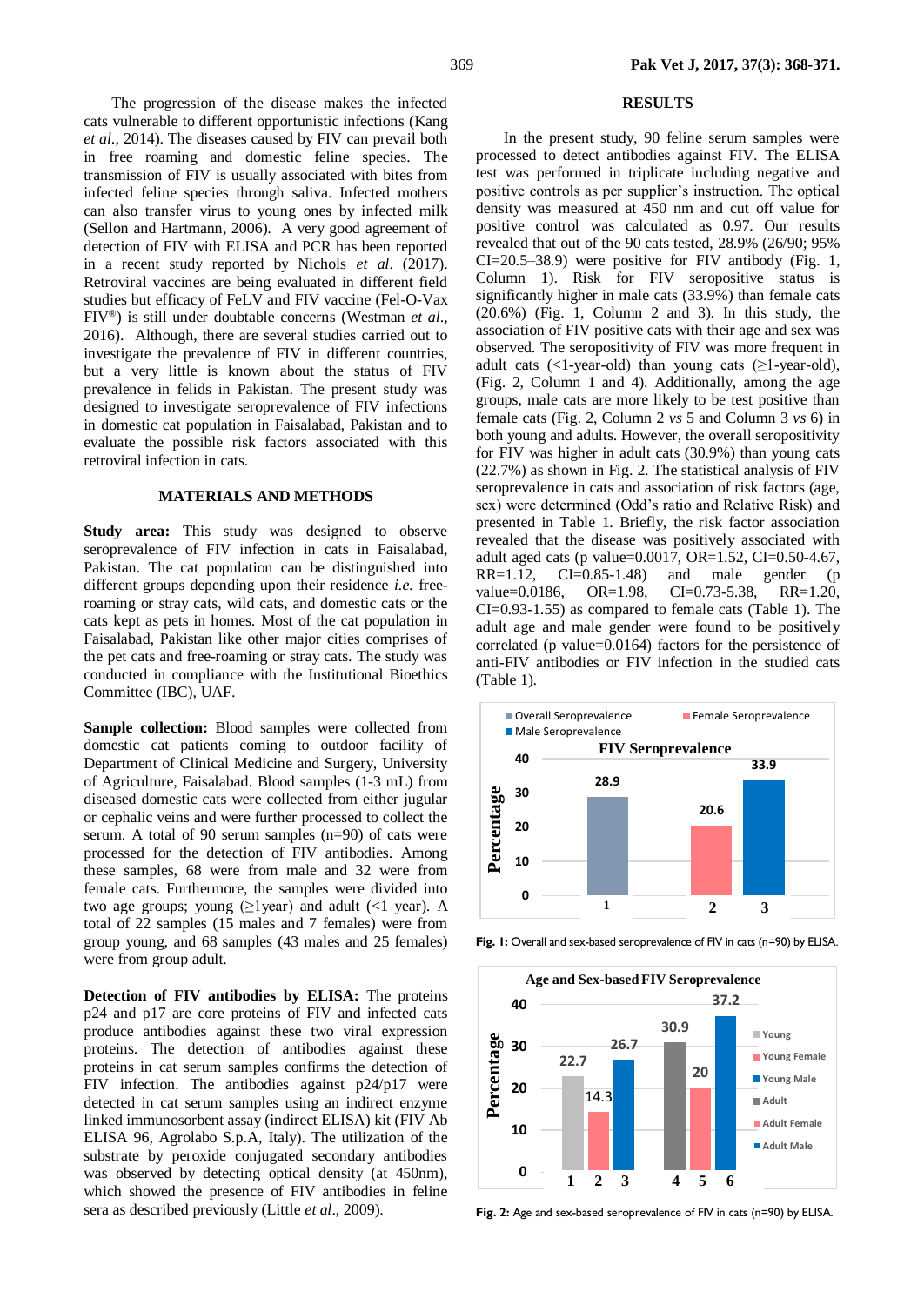**Table 1:** Results of chi-square and univariate logistic regression analyses for risk of FIV in cats

| Factor      | Category | Prevalence (%) | P value   | OR.  | 95% CI         | <b>RR</b> | 95% CI        |
|-------------|----------|----------------|-----------|------|----------------|-----------|---------------|
| Sex         | Female   | 7/34 (20.6)    | Ref       | NA   | NA             | <b>NA</b> | NA            |
|             | Male     | 19/56 (33.9)   | $0.0186*$ | !.98 | $0.73 - 5.38$  | .20       | $0.93 - 1.55$ |
| Age         | Young    | 5/22(22.7)     | Ref       | NA   | <b>NA</b>      | <b>NA</b> | NA            |
|             | Adult    | 21/68 (30.9)   | $0.0017*$ | .52  | $0.50 - 4.67$  | I.I2      | $0.85 - 1.48$ |
| Young & Sex | Female   | 1/7(14.3)      | Ref       | NA   | <b>NA</b>      | <b>NA</b> | <b>NA</b>     |
|             | Male     | 4/15(26.7)     | 0.1797    | 2.18 | $0.20 - 24.21$ | l.I7      | $0.76 - 1.79$ |
| Adult & Sex | Female   | 5/25(20.0)     | Ref       | NA   | <b>NA</b>      | <b>NA</b> | NA            |
|             | Male     | 16/43 (37.2)   | $0.0164*$ | 2.37 | $0.74 - 7.55$  | .28       | $0.94 - 1.73$ |

OR=Odd's ratio; RR=Relative Risk; CI=confidence interval; *NA*=not applicable; \*=statistically significant difference; *Ref*=Reference category.

### **DISCUSSION**

American Association of Feline Practitioners (AAFP) recommends that all cats should be tested for FIV when they are acquired as pets or when they are exposed to cats known to be infected with FIV and their level of FIV infectivity is unknown or when they become ill regardless of previous test results (Levy *et al*., 2001).

Seroprevalence of FIV has been reported in various studies in different countries. In a previous study in Malaysia, cats were tested for the prevalence of FIV antibody and FeLV antigen in correlation with different risk factors. It was reported that 31.3% of cats were seropositive for FIV antibody (Bande *et al*, 2012). We also found a high seroprevalence (28.9%) of FIV in the studied cats in Faisalabad, Pakistan. Furthermore, it was also reported that seroprevalence was significantly higher in male and adult cats (Bande *et al.*, 2012). In concurrence, our results also showed that chances of seropositivity of FIV antibody are significantly higher in male and adult cats.

Cong *et al.* (2016) conducted a study to investigate the prevalence and relative risk factors for various diseases including FIV infection in stray and pet cats in China. It was concluded that seroprevalence of FIV antibody was 9.12%. Conversely to current study, there was a non-significant difference in seroprevalence in male and female cats (9.0 and 9.27%). As the samples were taken from cats visiting the veterinary clinical hospital, this may lead to higher seroprevalence of FIV antibody in the current study, as reported by Chhetri *et al.* (2015). However, it has also been observed that chances of detection of FIV antibody increases with increase in age. Previous study evidenced that the prevalence of opportunistic infections like *Toxoplasma gondii* was higher in the group with higher FIV seroprevalence (Cong *et al.,* 2016).

The seroprevalence of FIV infection amongst 90 cat samples from different cats tested in this study in Faisalabad, Pakistan was 28.9%, which is comparable to the related Asian areas such as a prevalence of 20.1% in Thailand (Sukhumavasi *et al*., 2012), and 23% in Japan (Nakamura *et al*., 2010). However, compared to other studies out of Asia, the FIV seroprevalence was higher, as in Germany it has been reported 3% (Gleich *et al*., 2009), 6.6% in Italy (Spada *et al*., 2012), 6% in Canada (Ravi *et al*., 2010), 2% in Canada and Mexico (Munro *et al*., 2014, Ortega-Pacheco *et al*., 2014), 8% in Australia (Norris *et al*., 2007), 6-14% in Australia (Westman, *et al*., 2016), 10% in New Zealand (Jenkins *et al*., 2013) and 2.5% in a sample population of 18,038 cats in North America (Levy *et al*., 2006). A higher seroprevalence was reported in high-risk cat group as compared to low risk cat group (19) % Vs 1.2%) in Canada (Little *et al.,* 2011).

History of injuries due to aggressive behavior, male gender, growing age and tiredness were linked to FIV seropositivity in cats (Chhetri *et al.,* 2015). In the current study, the FIV seropositivity was significantly associated with male gender and adult age of cats.

**Conclusions:** A higher seroprevalence of FIV was observed in cats, Faisalabad, Pakistan. Adult male cats were found to be more prone to FIV infections as compared to the female cats or kittens, due to more exposure to outdoor environment. A continuous surveillance and effective vaccine measures should be adopted to control this immunodeficiency causing virus in cats.

**Acknowledgements:** The present research was funded by Higher Education Commission (HEC), Islamabad to Dr. Sultan Ali under Startup Research Grant Program (SRGP), which is highly acknowledged.

**Authors contribution:** SA, MIA and MS designed the study and data interpretation, FA conducted the research and collected the data. RA, GA, MA and SUR helped in data analysis and article writing, proof reading.

### **REFERENCES**

- Bande F, Arshad SS, Hassan L, *et al*., 2012. Prevalence and risk factors of feline leukaemia virus and feline immunodeficiency virus. BMS Vet Res 8:33.
- Bęczkowski PM, Harris M, Techakriengkrai N, *et al*., 2015. Neutralising antibody response in domestic cats immunised with a commercial feline immunodeficiency virus (FIV) vaccine. Vaccine 33:977-84.
- Bienzle D, 2014. FIV in cats–a useful model of HIV in people. Vet Immunol Immunopathol 159:171-9.
- Chatterji U, Parseval A and Elder JH, 2002. Feline immunodeficiency virus OrfA is distinct from other lentivirus transactivators. J Virol 76:9624–34.
- Chhetri BK, Berke O, Pearl DL, *et al*., 2015. Comparison of risk factors for seropositivity to feline immunodeficiency virus and feline leukemia virus among cats: a case-case study. BMC Vet Res 11:30.
- Cong W, Meng QF, Blaga R, *et al*., 2016. *Toxoplasma gondii*, *Dirofilaria immitis*, feline immunodeficiency virus (FIV), and feline leukemia virus (FeLV) infections in stray and pet cats (*Felis catus*) in northwest China: co-infections and risk factors. Parasitol Res 115:217-23.
- Dunham SP, 2006. Lessons from the cat: development of vaccines against lentiviruses. Vet Immunol Immunopathol 112:67-77.
- Gleich SE, Krieger S and Hartmann K, 2009. Prevalence of feline immunodeficiency virus and feline leukaemia virus among clientowned cats and risk factors for infection in Germany. J Feline Med Surg 11:985-92.
- Jenkins KS, Dittmer KE, Marshall JC, *et al*., 2013. Prevalence and risk factor analysis of feline haemoplasma infection in New Zealand domestic cats using a real-time PCR assay. J Feline Med Surg 15:1063-9.